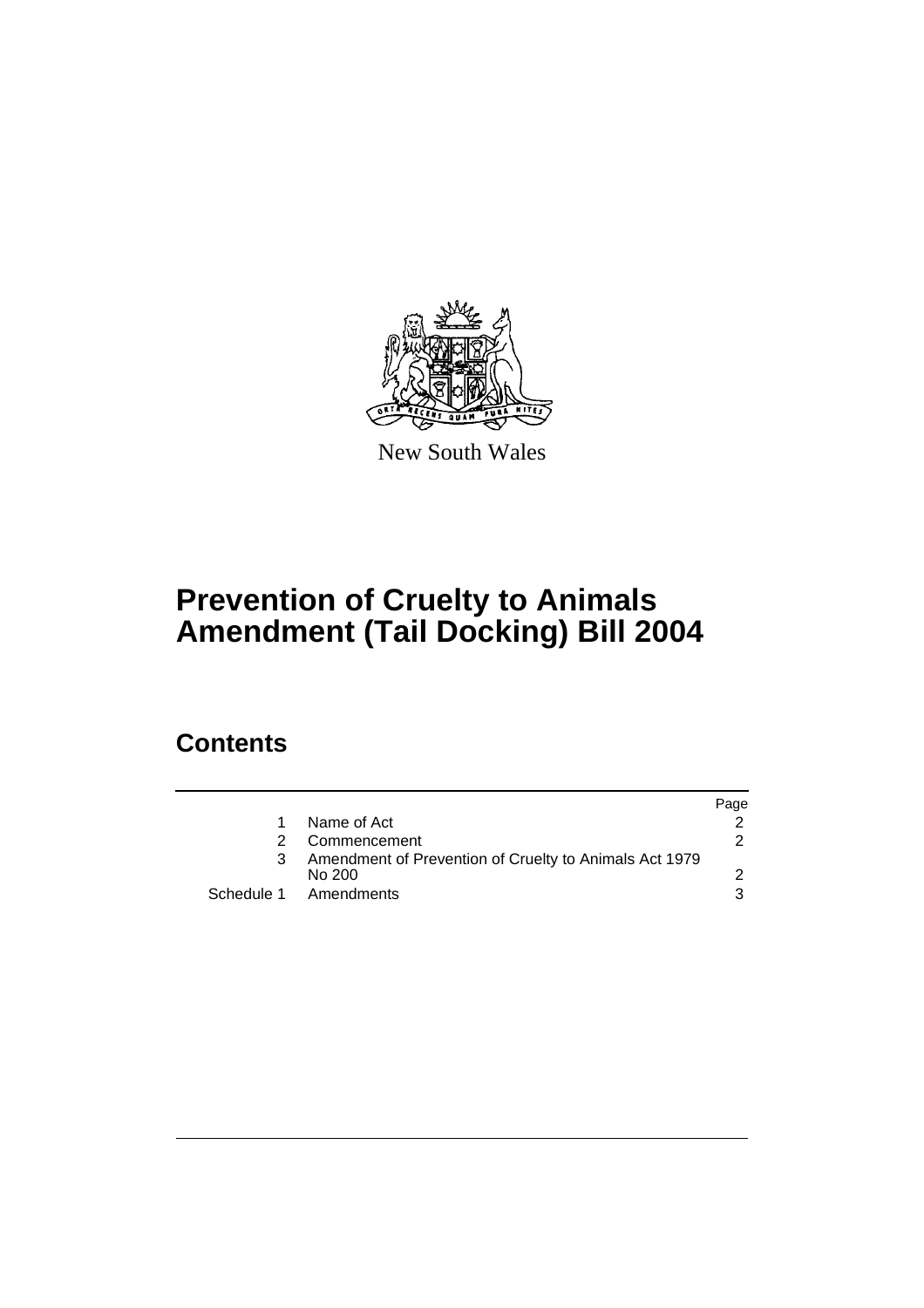### Prevention of Cruelty to Animals Amendment (Tail Docking) Bill 2004

**Contents** 

Page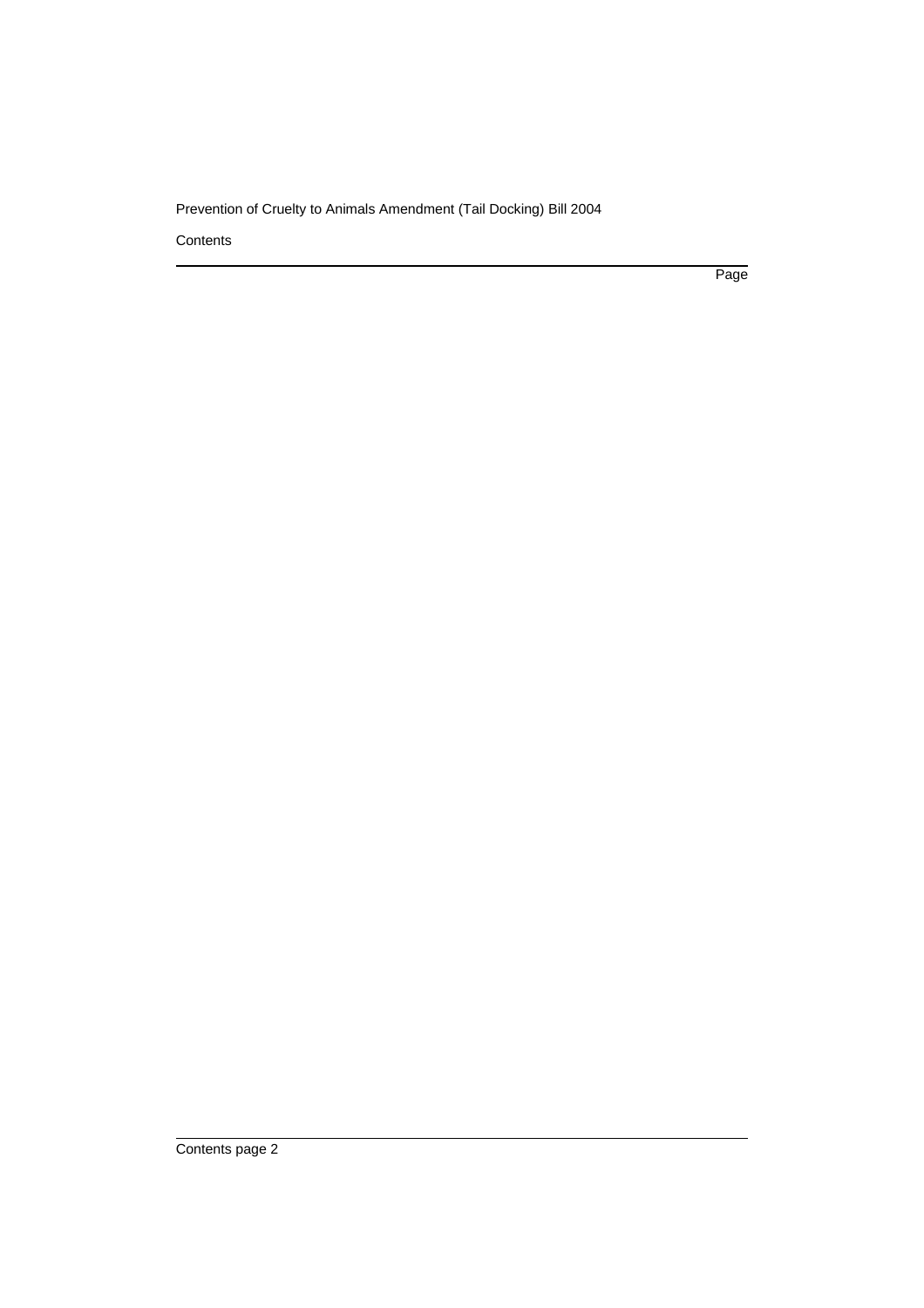*I certify that this PUBLIC BILL, which originated in the LEGISLATIVE COUNCIL, has finally passed the LEGISLATIVE COUNCIL and the LEGISLATIVE ASSEMBLY of NEW SOUTH WALES.*

*Legislative Council 2004* *Clerk of the Parliaments*



New South Wales

## **Prevention of Cruelty to Animals Amendment (Tail Docking) Bill 2004**

Act No , 2004

An Act to amend the *Prevention of Cruelty to Animals Act 1979* with respect to the tail docking of dogs.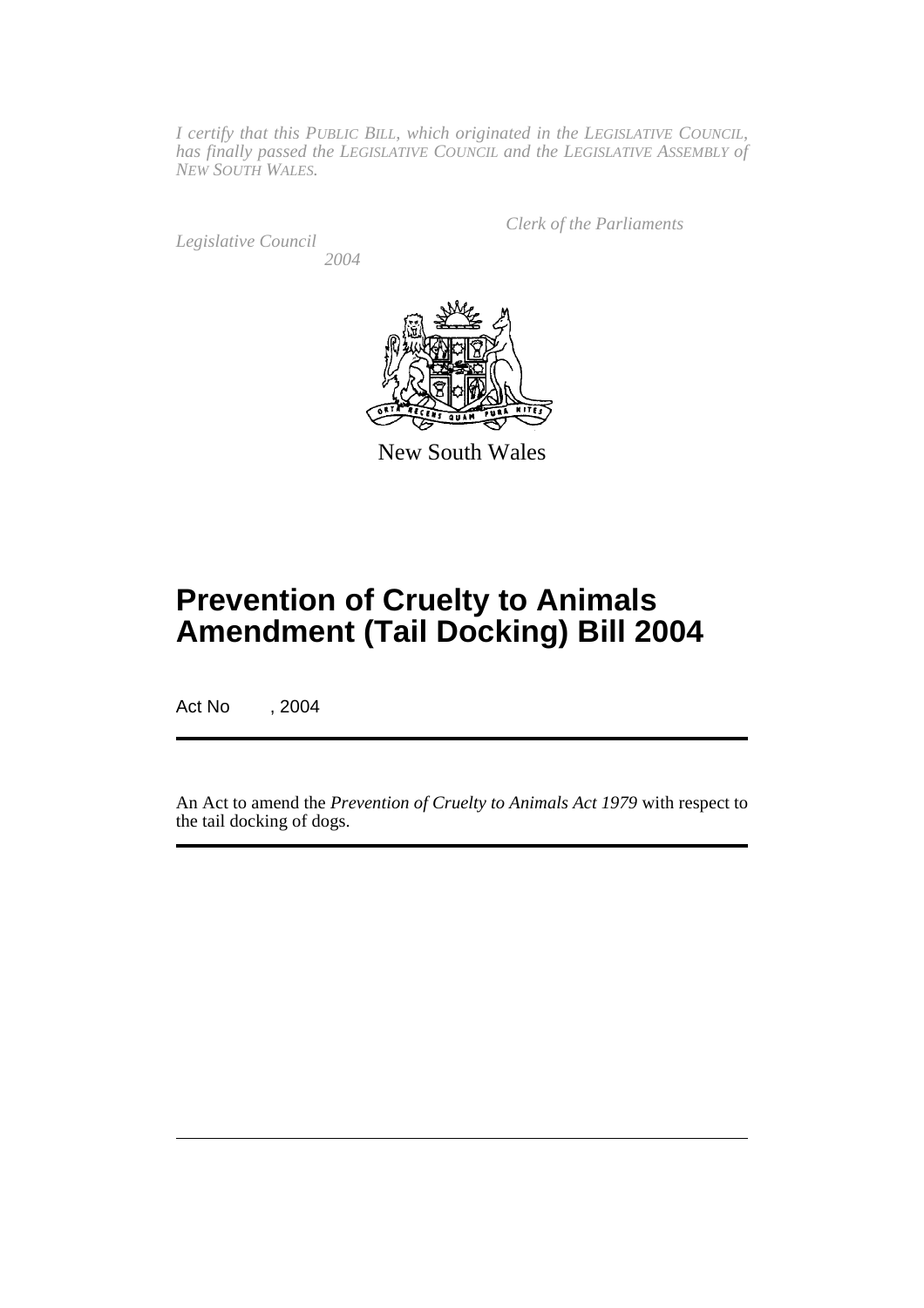#### **The Legislature of New South Wales enacts:**

#### **1 Name of Act**

This Act is the *Prevention of Cruelty to Animals Amendment (Tail Docking) Act 2004*.

#### **2 Commencement**

This Act commences on a day to be appointed by proclamation.

#### **3 Amendment of Prevention of Cruelty to Animals Act 1979 No 200**

The *Prevention of Cruelty to Animals Act 1979* is amended as set out in Schedule 1.